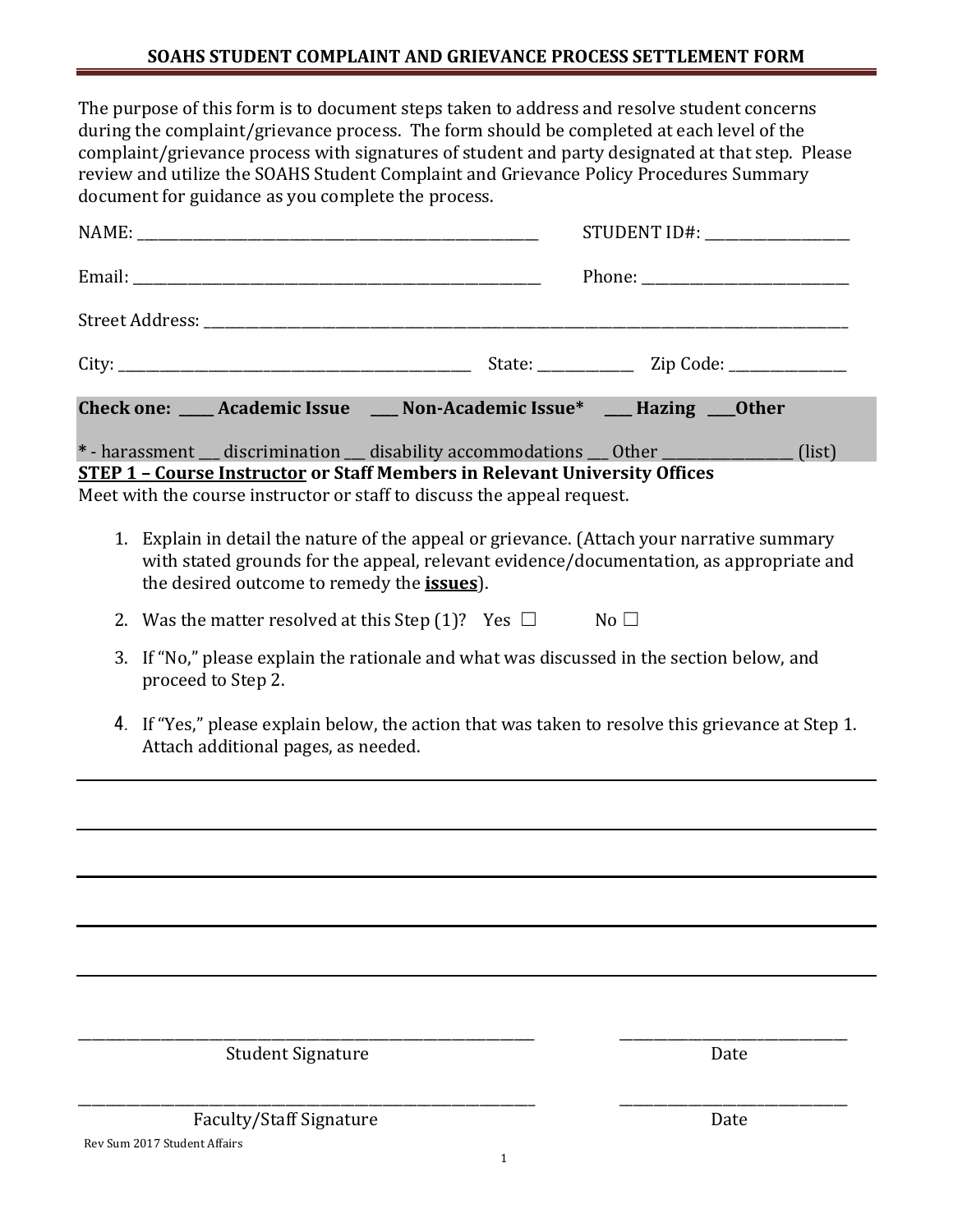## **STEP 2 – Division Director or Staff Members in Relevant University Offices**

If the matter/issue was not resolved at Step 1, the student may proceed to Step 2. The student must seek resolution at the Division Level by requesting a meeting and submitting the results of Step 1 to the Division Director.

- 1. Have you met with the course instructor or staff to discuss the appeal request/issue?  $Yes \Box$  No  $\Box$
- 2. Explain in detail the nature of the complaint or grievance. (Attach your narrative summary with stated grounds for the appeal, relevant evidence/documentation, as appropriate and the desired outcome to remedy the **issues**).
- 3. Was the matter resolved at this Step (2)? Yes  $\Box$  No  $\Box$
- 4. If "No," please explain the rationale and what was discussed in the section below and proceed to Step 3.
- 5. If "Yes," please explain the action that was taken to resolve this complaint/grievance/issue at Step 2.

Attach additional pages, as needed.

Student Signature Date

\_\_\_\_\_\_\_\_\_\_\_\_\_\_\_\_\_\_\_\_\_\_\_\_\_\_\_\_\_\_\_\_\_\_\_\_\_\_\_\_\_\_\_\_\_\_\_\_\_\_\_\_\_\_\_\_\_\_\_\_\_\_\_\_\_\_ \_\_\_\_\_\_\_\_\_\_\_\_\_\_\_\_\_\_\_\_\_\_\_\_\_\_\_\_\_\_\_\_\_ Division Director Signature Date

\_\_\_\_\_\_\_\_\_\_\_\_\_\_\_\_\_\_\_\_\_\_\_\_\_\_\_\_\_\_\_\_\_\_\_\_\_\_\_\_\_\_\_\_\_\_\_\_\_\_\_\_\_\_\_\_\_\_\_\_\_\_\_\_\_\_ \_\_\_\_\_\_\_\_\_\_\_\_\_\_\_\_\_\_\_\_\_\_\_\_\_\_\_\_\_\_\_\_\_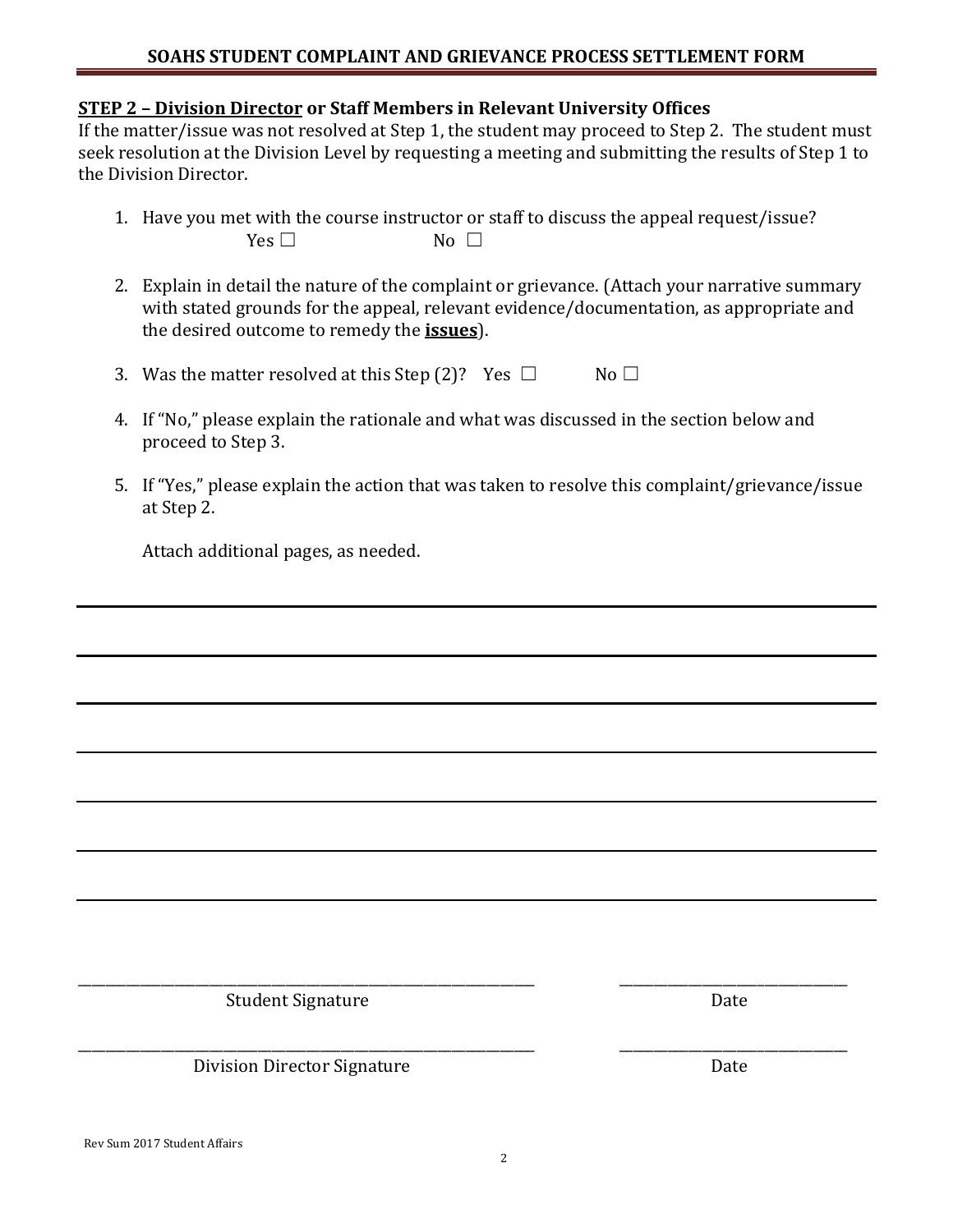## **STEP 3 – SOAHS' Director of Student Affairs, Dean's Office or Staff members in Relevant University Offices**

If the matter was not resolved at Step 2, the student may proceed to Step 3. The student must seek resolution with the assistance of the SOAHS Director of Student Affairs by requesting a meeting and submitting the results of Step 1 and 2 to the Director of Student Affairs.

- 1. Have you met with the Division Director to discuss the complaint/ grievance/issue?  $Yes \Box$  No  $\Box$
- 2. Explain in detail the nature of the complaint/grievance/issue. (Attach your narrative summary with stated grounds for the complaint/grievance/issue, relevant evidence/documentation, as appropriate and the desired outcome to remedy the **issue**).
- 3. Was the matter resolved at this Step (3)? Yes  $\Box$  No  $\Box$
- 4. If "No," and you are a graduate student, proceed to "Graduate Students Only" instructions. If no, and you are an undergraduate student proceed to "Undergraduate Students" instructions.
- 5. If "Yes," please explain the action(s) that was taken to resolve this complaint/ grievance/issue at Step 3. You may attach additional pages, as needed.

Student Signature Date

Director, Student Affairs Signature **Director**, Student Affairs Signature

Rev Sum 2017 Student Affairs

\_\_\_\_\_\_\_\_\_\_\_\_\_\_\_\_\_\_\_\_\_\_\_\_\_\_\_\_\_\_\_\_\_\_\_\_\_\_\_\_\_\_\_\_\_\_\_\_\_\_\_\_\_\_\_\_\_\_\_\_\_\_\_\_\_\_ \_\_\_\_\_\_\_\_\_\_\_\_\_\_\_\_\_\_\_\_\_\_\_\_\_\_\_\_\_\_\_\_\_

\_\_\_\_\_\_\_\_\_\_\_\_\_\_\_\_\_\_\_\_\_\_\_\_\_\_\_\_\_\_\_\_\_\_\_\_\_\_\_\_\_\_\_\_\_\_\_\_\_\_\_\_\_\_\_\_\_\_\_\_\_\_\_\_\_\_ \_\_\_\_\_\_\_\_\_\_\_\_\_\_\_\_\_\_\_\_\_\_\_\_\_\_\_\_\_\_\_\_\_